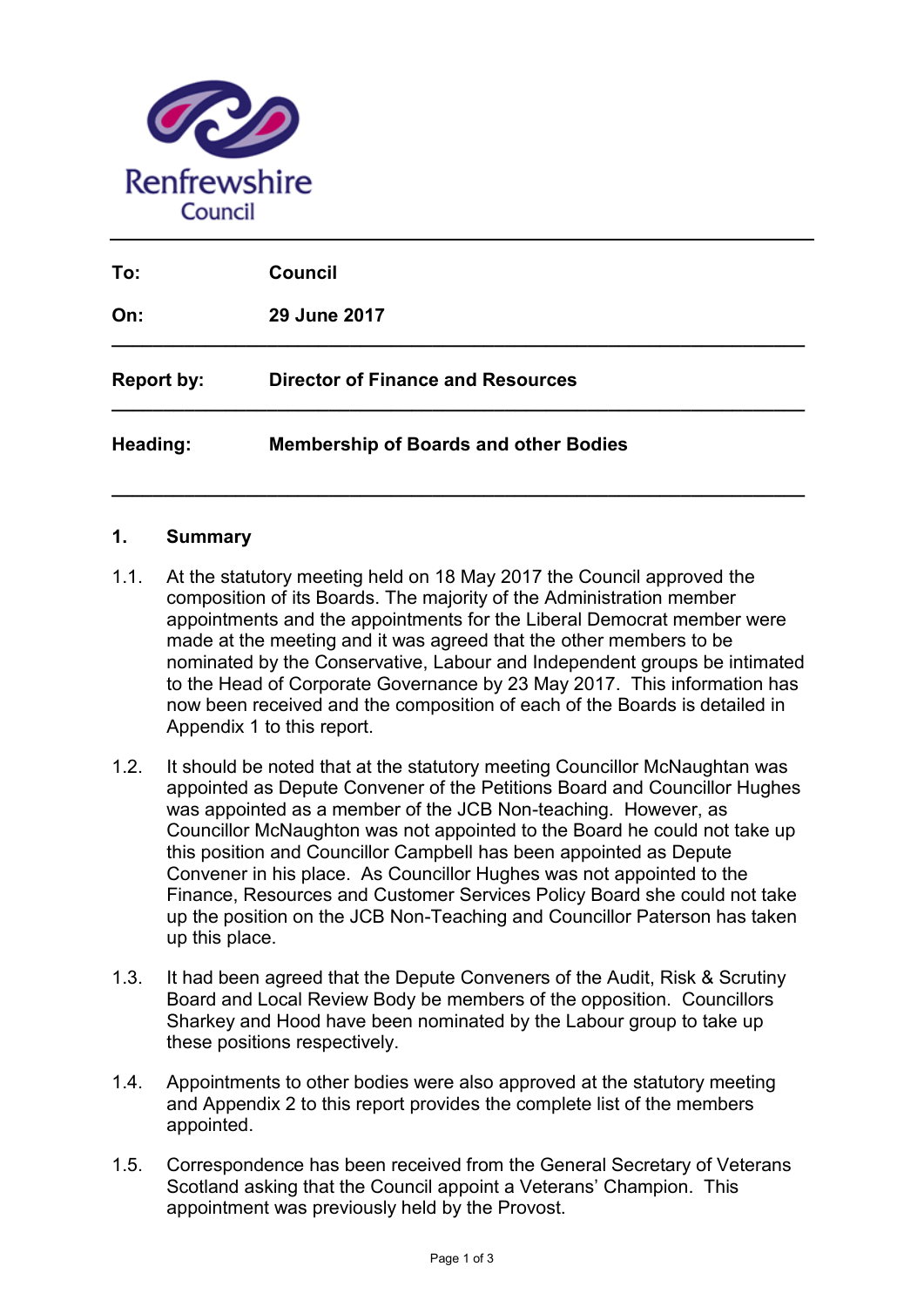- 1.6. The Director of Children's Services has requested that Council considers the appointment of members to the Children's Champion Board. This is a forum for care-experienced young people to enable them to give their views to elected members and senior officers from across the Community Planning Partnership. The Board aims to ensure that the views and needs of young people influence policy and practice. The Director has suggested that the membership includes the Leader of the Council to reflect the Council's role as Corporate Parent, the Convener of the Education and Children's Services Policy Board, the Council's appointee as Chair of the Integration Joint Board and a member from the opposition.
- 1.7. Correspondence has been received from CoSLA intimating that they received a request from the Scottish National War Memorial (SNWM) asking CoSLA to nominate six trustees. The Royal Charter allocates six trustees to CoSLA in addition to the Lord Provosts of Edinburgh, Glasgow, Dundee and Aberdeen who are ex-officio trustees. The trustees meet twice per year. CoSLA plays a very limited role in the selection of the successful applicants. However, they do emphasise the importance to SNWM of ensuring each geographical area in Scotland is represented where possible.

 $\overline{\phantom{a}}$  , and the contribution of the contribution of the contribution of the contribution of the contribution of the contribution of the contribution of the contribution of the contribution of the contribution of the

## 2. **Recommendations**

- 2.1 That the membership of the Boards as approved at the meeting of the Council held on 18 May 2017 and the appointment of the other members as detailed in Appendix 1 to this report be noted.
- 2.2 That the appointment of Councillor Campbell as the Depute Convener of the Petitions Board be approved;
- 2.3 That the appointment of Councillor Sharkey as the Depute Convener of the Audit, Risk & Scrutiny Board be noted;
- 2.4 That the appointment of Councillor Hood as the Depute Convener of the Local Review Body be noted;
- 2.5 That the appointments to Joint Boards and other bodies as approved at the meeting of the Council held on 18 May 2017 and the other members as detailed in Appendix 2 to this report be noted.
- 2.6 That the Council considers the appointment of a Veterans' Champion.
- 2.7 That the Council appoints Councillor Iain Nicolson, Councillor Jim Paterson and Cllr Jacqueline Cameron to the Children's Champions Board and invites nominations from the opposition groups to appoint a member to the Board.
- 2.8 That it be agreed that CoSLA be advised that Councillors Binks, Andy Doig, Grady, Hood, Kerr, and McCartin wish their names to be forwarded to Scottish National War Memorial for consideration as nomination as trustees.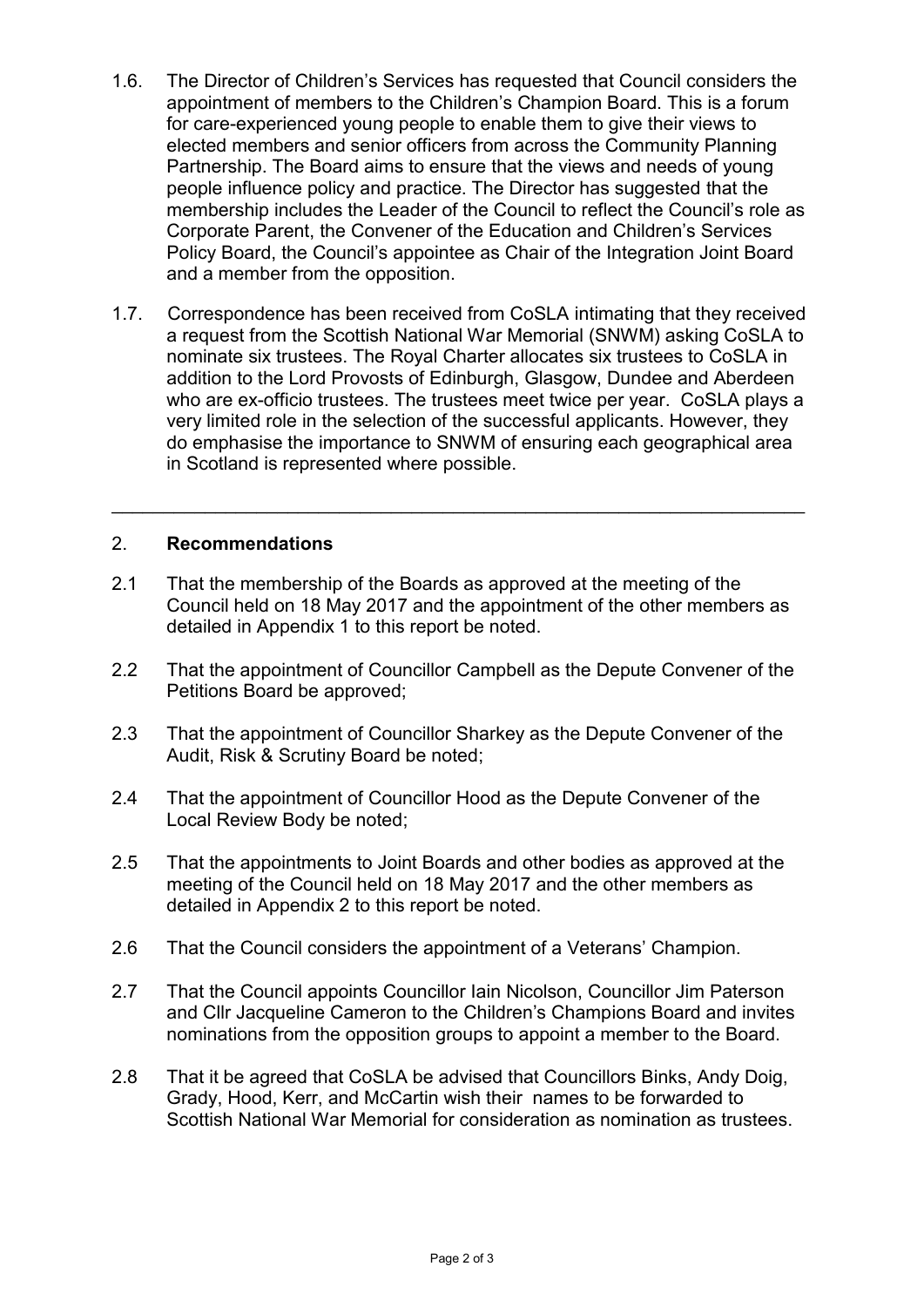## **Implications of this report**

- **1. Financial Implications** none
- **2. HR and Organisational Development Implications –** none

**\_\_\_\_\_\_\_\_\_\_\_\_\_\_\_\_\_\_\_\_\_\_\_\_\_\_\_\_\_\_\_\_\_\_\_\_\_\_\_\_\_\_\_\_\_\_\_\_\_\_\_\_\_\_\_\_\_\_\_\_\_\_\_\_\_\_\_**

- **3. Community Plan/Council Plan Implications –** none
- **4. Legal Implications –** none
- **5. Property/Assets Implications –** none
- **6. Information Technology Implications –** none
- **7. Equality and Human Rights Implications** 
	- (a) The Recommendations contained within this report have been assessed in relation to their impact on equalities and human rights. No negative impacts on equality groups or potential for infringement of individuals' human rights have been identified arising from the recommendations contained in the report because for example it is for noting only. If required following implementation, the actual impact of the recommendations and the mitigating actions will be reviewed and monitored, and the results of the assessment will be published on the Council's website.
- **8. Health and Safety Implications –** none
- **9. Procurement Implications** none
- **10. Risk Implications** none
- **11. Privacy Impact** none

**List of Background Papers –** correspondence from Councillors J MacLaren, E Devine and A Doig intimating their nominations; from CoSLA and the Director of Children's Services.

**\_\_\_\_\_\_\_\_\_\_\_\_\_\_\_\_\_\_\_\_\_\_\_\_\_\_\_\_\_\_\_\_\_\_\_\_\_\_\_\_\_\_\_\_\_\_\_\_\_\_\_\_\_\_\_\_\_\_\_\_\_\_\_\_\_\_\_**

**Author**: Lilian Belshaw, Democratic Services Manager, 0141 618 7112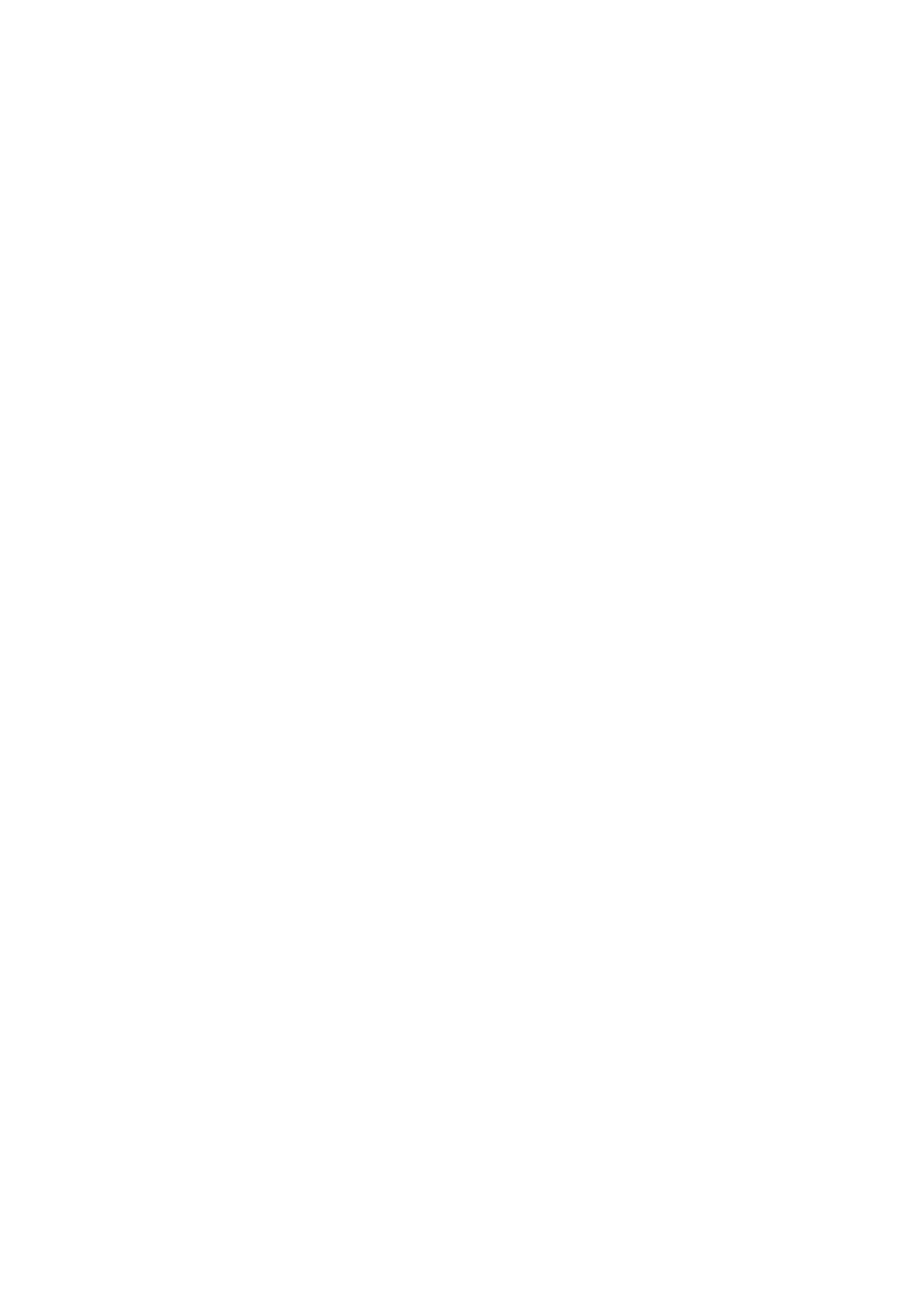**Independent/L**<br>ib Dem **Board/Panel Composition Convener/Depute Administration Members Conservative Labour Independent/L** Councillor Begg Councillor Montgomery Councillors: Councillors: Andy Doig Andy Doig **Councillor Councillor** Councillor Councillor McCartin McCartin Mack Mack Sharkey (Depute Convener) Sharkey (Depute Convener) Councillor Montgomery Councillor Mackay Councillor Devine **Councillor Devine** Councillors:<br>Dowling *<u>Iontgomery</u>* Montgomery Councillors: Councillors: Councillors: Councillors: Hood<br>McCulloch Councillors: McCulloch Bibby<br>Davidson Kennedy Davidson Labour Grady Harte Councillor Mackay 3inks (Convener) Binks (Convener) Councillor Begg Conservative Councillors: Councillors: Councillors: Councillors: MacLaren Councillors: J MacLaren Councillors: Graham Graham Strang Binks Binks Begg Kerr McNaughtan (Depute Convener) **McNaughtan (Depute Convener)** Jack Nellaney, Roman Catholic Jack Nellaney, Roman Catholic<br>Church Iain Keith, Church of Scotland ain Keith, Church of Scotland Councillors:<br>Campbell (Depute Convener) Campbell (Depute Convener) Paterson (Depute Convener) Paterson (Depute Convener) Provost Cameron (Depute Provost Cameron (Depute **Administration Members** Graham Currie, PACT Graham Currie, PACT Nicolson (Convener) Paterson (Convener) Paterson (Convener) Nicolson (Convener) McGurk (Convener) McGurk (Convener) McGurk (Convener) McGurk (Convener) Hughes<br>McNaughtan **(MacLaren** M MacLaren McNaughtan Councillors: Councillors: M MacLaren Councillors: Councillors: K MacLaren **Councillors** Councillors: Councillors: Councillors: Councillors Convener) Campbell Nicolson Nicolson Rodden Nicolson Rodden Rodden Burns Burns Shaw. Mylet Don Don Councillor McGurk (Convener)<br>Councillor McNaughtan (Depute<br>Convener) Councillor Hood (Depute Chair)\* Councillor McNaughtan (Depute Councillor McNaughtan (Depute Councillor McNaughtan (Depute Councillor McNaughtan (Depute Councillor McNaughtan (Depute Councillor Paterson (Convener) Housing & Planning Policy Board (including Councillor Hood (Depute Chair)\* 20 Members - 9 Administration/8 opposition Councillor Paterson (Convener)<br>(of which 3 are to be Conservative) and 3 Provost Cameron (Depute<br>church representatives Councillor Nicolson (Convener)<br>Councillor Paterson (Depute Councillor Nicolson (Convener) Councillor McGurk (Convener) Councillor McGurk (Convener) Councillor McGurk (Convener) Councillor McGurk (Convener) 15 Members - 8 Administration/7 opposition Councillor McGurk (Convener)<br>(of which 3 are to be Conservative)<br>Councillor McNaughtan (Deput Councillor McGurk (Convener) Councillor McGurk (Convener)<br>Councillor Campell (Depute Campbell (Depute Convener) Campbell (Depute Convener)<br>Councillor Binks (Convener)<br>Councillor Sharkey (Depute Councillor Binks (Convener) Councillor Paterson (Depute Councillor Sharkey (Depute Councillor Adam-McGregor Councillor Adam-McGregor Councillor Campell (Depute (Convener) and Councillor Convener) and Councillor Councillor McGurk (Chair) Provost Cameron (Depute Councillor McGurk (Chair) **Convener/Depute** Convener)\* Convener)\* Convener) Convener) Convener) Convener) Convener) 15 Members - 8 Administration/7 opposition Housing & Planning Policy Board (including 5 members of the Communities, Housing & 20 Members - 9 Administration/8 opposition 5 members of the Communities, Housing & and 2 from the opposition groups or parties and 2 from the opposition groups or parties 6 Members - Leader/Depute Leader of the<br>Council plus one member from each of the 5 Members - 3 Administration/2 opposition<br>of which 1 is to be Conservative) Housing & Planning Policy Board to<br>comprise 3 members of the Administration Council plus one member from each of the ppeals Board and Panels to be formed as and when required on the comprise 3 members of the Administration 6 Members - Leader/Depute Leader of the Emergencies Board 5 Members - 3 Administration/2 opposition Appeals Board and Panels to be formed as and when required on the (of which 3 are to be Conservative) and 3 to be chaired by the Convener or Depute to be chaired by the Convener or Depute nembers from the opposition groups or members from the opposition groups or basis of the Council decision and the members of the Administration and 2 Housing & Planning Policy Board to basis of the Council decision and the Local Review Body Any 5 members of the Communities, members of the Administration and 2 Any 5 members of the Communities, Any 5 members of the Communities, Planning Policy Board to comprise 3 Planning Policy Board to comprise 3 parties<br>Community Asset Transfer Any 5 members of the Communities, special rules governing each panel<br>9 Members - 3 Administration/3<br>Conservative/3 other opposition the Convener or Depute Convener) special rules governing each panel he Convener or Depute Convener) (of which 3 are to be Conservative) of which 1 is to be Conservative) Audit, Risk & Scrutiny 9 Members - 3 Administration/3 Conservative/3 other opposition other groups and parties other groups and parties Convener of the Board Convener of the Board church representatives church representatives Composition Community Asset Transfer Communities, Housing &<br>Planning Policy Board Communities, Housing & Scrutiny Sub-Committee Scrutiny Sub-Committee Review Sub-Committee Review Sub-Committee Education & Children's Education & Children's Planning Policy Board Cross Party Sounding Services Policy Board Audit, Risk & Scrutiny Police, Fire & Rescue Police, Fire & Rescue Cross Party Sounding Services Policy Board **Emergencies Board** ocal Review Body **Board/Panel** Board

Final version as at 2 June 2017

Final version as at 2 June 2017

Page 1 of 3 Page 1 of 3

\*depute convener posts to be agreed by Council depute convener posts to be agreed by Council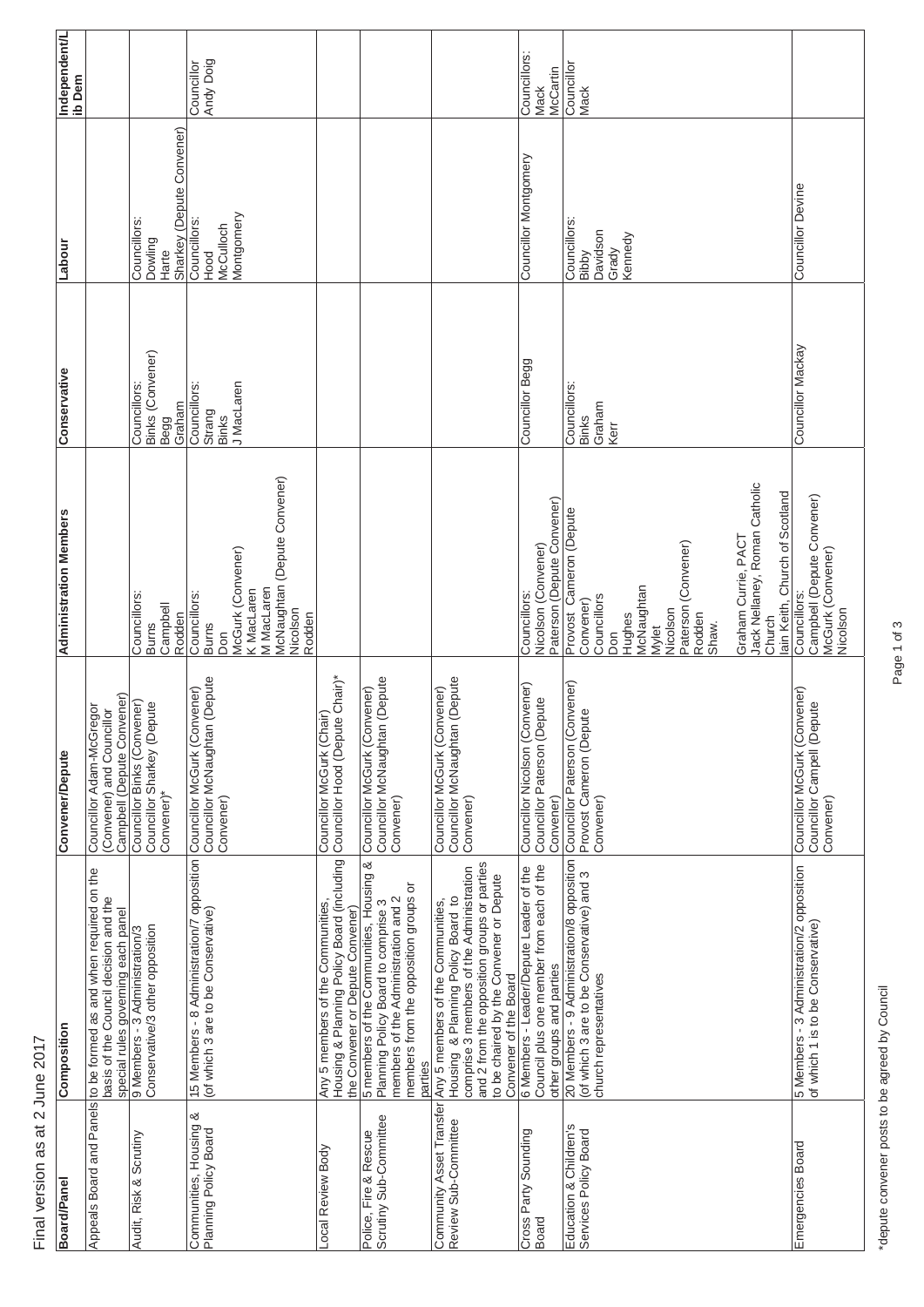| Final version as at 2                                                         | June 2017                                                                                                                                        |                                                                                     |                                                                                                                                                     |                                                     |                                                                 |                                       |
|-------------------------------------------------------------------------------|--------------------------------------------------------------------------------------------------------------------------------------------------|-------------------------------------------------------------------------------------|-----------------------------------------------------------------------------------------------------------------------------------------------------|-----------------------------------------------------|-----------------------------------------------------------------|---------------------------------------|
| Customer Services Policy<br>Finance, Resources &<br>Board                     | 15 Members - 8 Administration/7 opposition [Councillor Shaw (Convener)<br>of which 2 are Conservative)                                           | Councillor McNaughtan (Depute<br>Convener)                                          | McNaughtan (Depute Convener),<br>Provost Cameron<br>Shaw (Convener)<br>Audrey Doig<br>K MacLaren<br>Councillors:<br>Paterson<br>Nicolson<br>Steel   | Councillors<br>Begg<br>Strang                       | Councillors<br>Sheridan<br>Sharkey<br>Dowling<br>Brown<br>Harte |                                       |
| Environment Policy Board<br>nfrastructure, Land and                           | 15 Members - 8 Administration/7 opposition Councillor McEwan (Convener)<br>(of which 3 are Conservative)<br> Councillor Don Oppute Conver        | Councillor Don (Depute Convener)                                                    | Don (Depute Convener)<br>McEwan (Convener)<br>Adam-McGregor<br>Audrey Doig<br>Councillors:<br>J Cameron<br>Campbell<br><b>Burns</b><br><b>Mylet</b> | J MacLaren<br>Councillors<br>Graham<br><b>Binks</b> | Councillors<br>Davidson<br>Kennedy<br>Devine<br>Hood            |                                       |
| nvestment Review Board                                                        | 5 Members - 3 Administration/2 opposition<br>(of which 1 is Conservative)                                                                        | Councillor Paterson (Deputé<br>Convener)<br>/ener)<br>Councillor Shaw (Conv         | Paterson (Depute Convener)<br>Shaw (Convener)<br>Councillors:<br>Nicolson                                                                           | Councillor McIntyre                                 | Councillor Dowling                                              |                                       |
| JCB (Non-Teaching)                                                            | 5 Members - 3 Administration/2 opposition<br>(of which 1 is Conservative)                                                                        | Councillor McNaughtan (Depute<br>Councillor Steel (Convener)<br>Convener)           | McNaughtan (Depute Convener)<br>Steel (Convener)<br>Councillors:<br>Paterson                                                                        | Councillor Begg                                     | Councillor Harte                                                |                                       |
| JNC for Teaching Staff                                                        | $2$ members $-A$ dministration                                                                                                                   | Provost Cameron (Convener)<br>Paterson (Depute<br>Councillor<br>Convener)           |                                                                                                                                                     |                                                     |                                                                 |                                       |
| eadership Board                                                               | 15 Members - 8 Administration/7 opposition Councillor Nicolson (Convener)<br>(of which 2 are to be Conservative and 1<br>Liberal Democrat)       | Councillor Paterson (Depute<br>Convener)                                            | Paterson (Depute Convener)<br>Nicolson (Convener)<br>McNaughtan<br>Councillors:<br>J Cameron<br>McEwan<br>Hughes<br>McGurk<br>Shaw                  | J MacLaren<br>Councillors<br>McIntyre               | Councillors<br>Sheridan<br>Devine<br>Bibby                      | Councillors:<br>Andy Doig<br>McCartin |
| Petitions Board                                                               | 9 Members - 5 Administration/4 opposition<br>(of which 2 are to be Conservative)                                                                 | Councillor Campbell (Depute<br>Convener)*<br>Councillor Adam-McGregor<br>(Convener) | Campbell (Depute Convener)<br>Adam-McGregor (Convener)<br>Councillors:<br>Hughes<br>Burns<br>Steel                                                  | Councillors<br>Graham<br>Kerr                       | Councillors<br>Sharkey<br>Brown                                 |                                       |
| Regulatory Functions<br>Board                                                 | 10 Members - 6 Administration/4 opposition Councillor McNaughtan (Convener)<br>(of which 2 are to be Conservative)     Councillor Rodden (Depute | Convener)                                                                           | Rodden (Depute Convener)<br>McNaughtan (Convener)<br>Provost Cameron<br>Councillors:<br>McEwan<br>Hughes<br>Steel                                   | <b>Councillors:</b><br>Mackay<br>Strang             | Montgomery<br>Councillors:<br>Devine                            |                                       |
| Linwood, Riverside &<br>Erskine Local Area<br>Houston, Crosslee,<br>Committee | Members of wards 10, 11 and 12                                                                                                                   | Councillor Don (Convener)<br>Councillor Campbell (Depute<br>Convener)               |                                                                                                                                                     |                                                     |                                                                 |                                       |

Page 2 of 3 Page 2 of 3

\*depute convener posts to be agreed by Council \*depute convener posts to be agreed by Council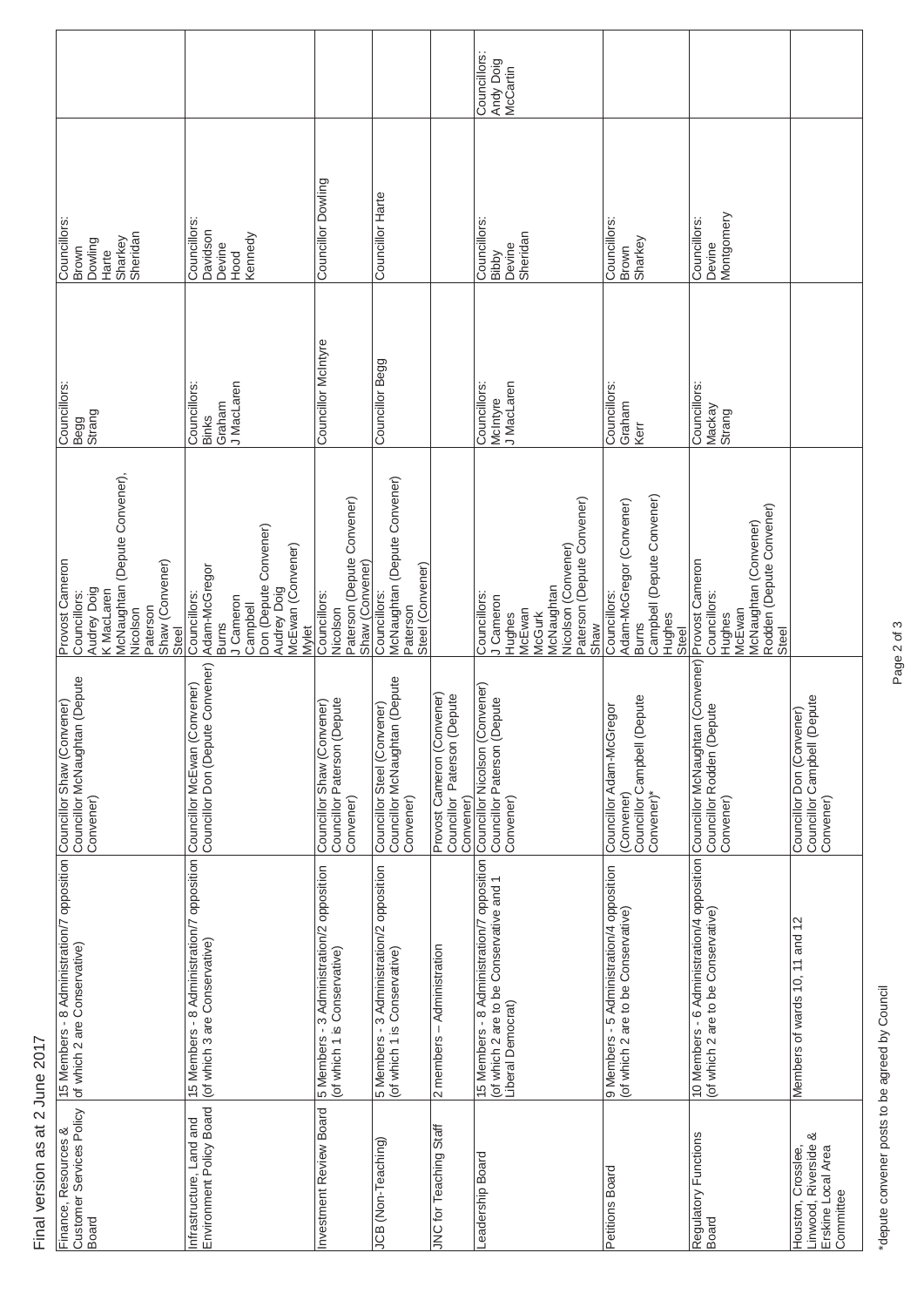## Final version as at 2 June 2017 Final version as at 2 June 2017

| Johnstone & the Villages<br>-ocal Area Committee                                                                              | Members of wards 8 and 9                                                                                                                                                          | Councillor Rodden (Depute<br>Councillor Steel (Convener)<br>Convener)                |  |
|-------------------------------------------------------------------------------------------------------------------------------|-----------------------------------------------------------------------------------------------------------------------------------------------------------------------------------|--------------------------------------------------------------------------------------|--|
| Paisley North Local Area<br>Committee                                                                                         | Members of wards 3, 4 and 5                                                                                                                                                       | Councillor McNaughtan (Depute<br>Councillor Adam-McGregor<br>(Convener)<br>Convener) |  |
| Paisley South Local Area<br>Committee                                                                                         | Members of wards 6 and 7                                                                                                                                                          | Councillor McGurk (Convener)<br>Councillor Burns (Depute<br>Convener)                |  |
| ocal Area Committee<br>Renfrew & Gallowhill                                                                                   | Members of wards 1 and 2                                                                                                                                                          | Councillor Shaw (Convener)<br>Councillor McEwan (Depute<br>Convener                  |  |
| appointed other members<br>will be identified should a<br>Conveners and Deputes<br>Appointments Boards:<br>Board be required. |                                                                                                                                                                                   |                                                                                      |  |
| Chief Executive                                                                                                               | 9 Members (Leader & Depute Leader of the Councillor Nicolson (Conv<br>Administration and 4 members from the<br>Council) 3 further members of the<br>opposition groups or parties. | Councillor Paterson (Convener)<br>Convener)<br>Convener                              |  |
| Directors                                                                                                                     | Administration and 4 members of the<br>9 Members - 5 Members of the<br>opposition groups or parties                                                                               | בייטווסן McGurk (Depute)<br> Councillor McGurk (Depute)<br>Convener<br>Convener)     |  |
| Heads of Service and                                                                                                          | Assistant Director Schools Administration and 3 members from the<br>7 Members - 4 Members of the<br>opposition groups or parties                                                  | rener)<br>Councillor McEwan (Conv<br>Councillor Shaw (Depute<br>Convener)            |  |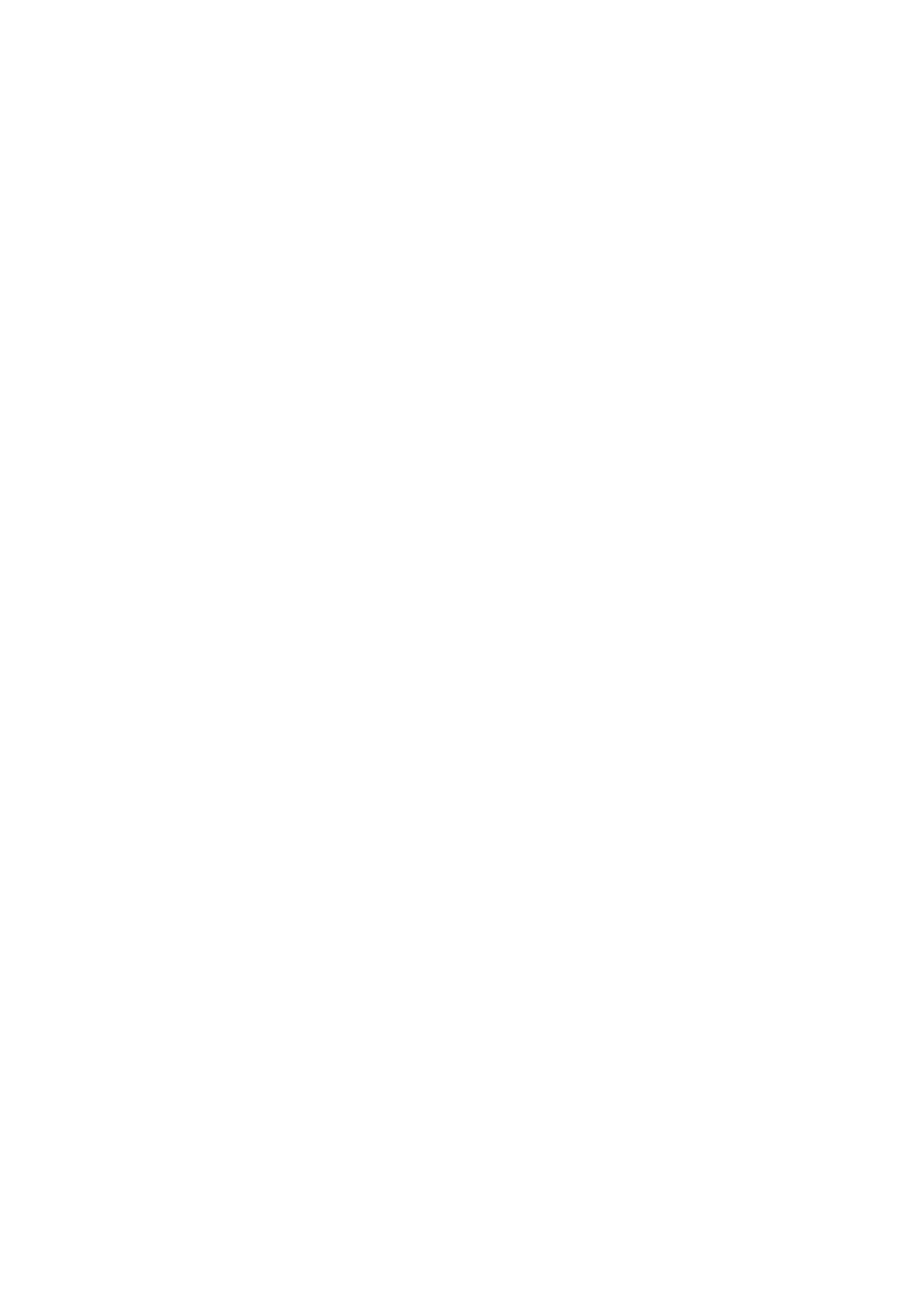| Name                                                            | <b>Appointments Made</b>           |
|-----------------------------------------------------------------|------------------------------------|
| Accord Hospice                                                  | Provost L Cameron                  |
| Adoption & Fostering Panel                                      | Councillor Campbell                |
|                                                                 | Councillor Graham                  |
|                                                                 | Councillor Kennedy                 |
|                                                                 | Councillor Kerr                    |
|                                                                 | Councillor Nicolson                |
|                                                                 | Councillor Shaw                    |
| lence<br>Association for Public Service Excel                   | Councillor McNaughtan (Substitute) |
|                                                                 | Councillor Shaw                    |
| lence (Scottish Region)<br>Association for Public Service Excel |                                    |
|                                                                 | Councillor McNaughtan (Substitute) |
|                                                                 | Councillor Shaw                    |
| Business Gateway- National Management Group                     | Councillor McGurk                  |
| District Joint Committee<br>Clyde and Loch Lomond Local Plan    |                                    |
|                                                                 | Councillor McGurk                  |
|                                                                 | Councillor Nicolson (substitute)   |
| Clyde Muirshiel Park Authority Consultative Forum               |                                    |
|                                                                 | Councillor Rodden (Substitute)     |
|                                                                 | Councillor Steel                   |
| Committee<br>Clyde Muirshiel Park Authority Joint               |                                    |
|                                                                 | Councillor Andy Doig               |
|                                                                 | Councillor Begg                    |
|                                                                 | Councillor Binks                   |
|                                                                 | Councillor Graham (Substitute)     |
|                                                                 | Councillor J MacLaren (Substitute) |
|                                                                 | Councillor Mack (Substitute)       |
|                                                                 | Councillor Rodden (Substitute)     |
|                                                                 | Councillor Steel                   |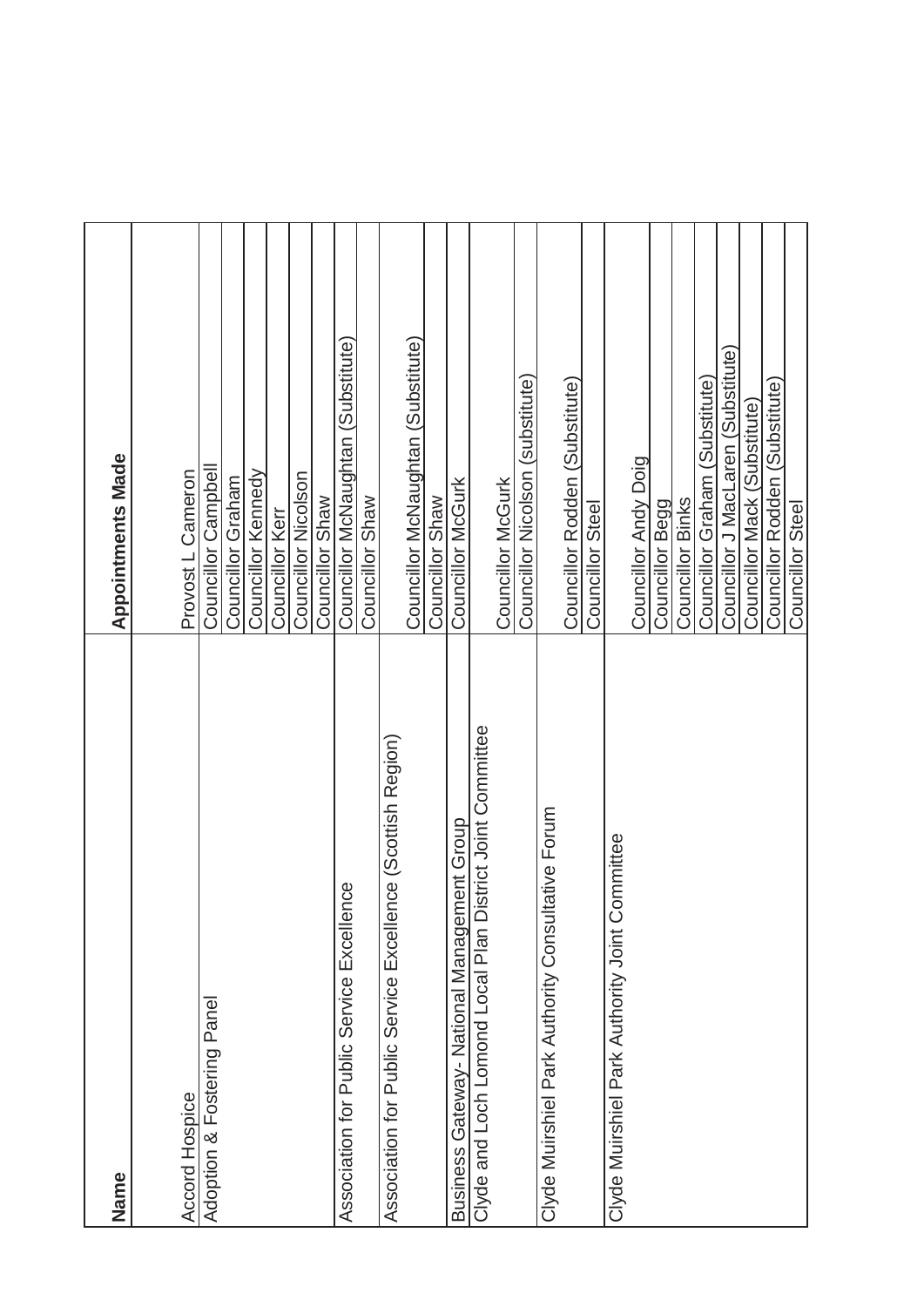| Name                                                      | <b>Appointments Made</b>         |
|-----------------------------------------------------------|----------------------------------|
| Clyde Valley Learning and Development Joint Committee     | Councillor Paterson              |
|                                                           | Provost L Cameron (substitute)   |
| Community Planning Oversight Group                        | Councillor Bibby                 |
|                                                           | Councillor J Cameron             |
|                                                           | Councillor McEwan                |
|                                                           | Councillor McGurk                |
|                                                           | Councillor Nicolson              |
|                                                           | Councillor Paterson              |
|                                                           | Councillor Shaw                  |
| <b>COSLA Convention</b>                                   | Councillor Devine                |
|                                                           | Councillor J MacLaren            |
|                                                           | Councillor Nicolson              |
|                                                           | Councillor Paterson              |
|                                                           | Councillor Shaw                  |
| Fairtrade in Renfrewshire Steering Group                  | Councillor J MacLaren            |
|                                                           | Councillor Nicolson              |
| Glasgow & The Clyde Valley Strategic Development Planning |                                  |
| Authority                                                 | Councillor Begg                  |
|                                                           | <b>Councillor McGurk</b>         |
| Glasgow Airport Consultative Committee                    | Councillor Mackay                |
|                                                           | Councillor McGurk (substitute)   |
| Glasgow and Clyde Valley Cabinet                          | Councillor Nicolson              |
|                                                           | Councillor Paterson (substitute) |
| Houston Old School Trust                                  | Councillor Audrey Doig           |
|                                                           | Councillor Kerr                  |
| Hugh Smiley Trust                                         | Provost L Cameron                |
| instone Housing Association                               | Councillor M MacLaren            |
| Association<br>owland Reserve Forces' & Cadets            | Councillor Grady                 |
| McKillop Trust                                            | Councillor Binks                 |
|                                                           | Provost L Cameron                |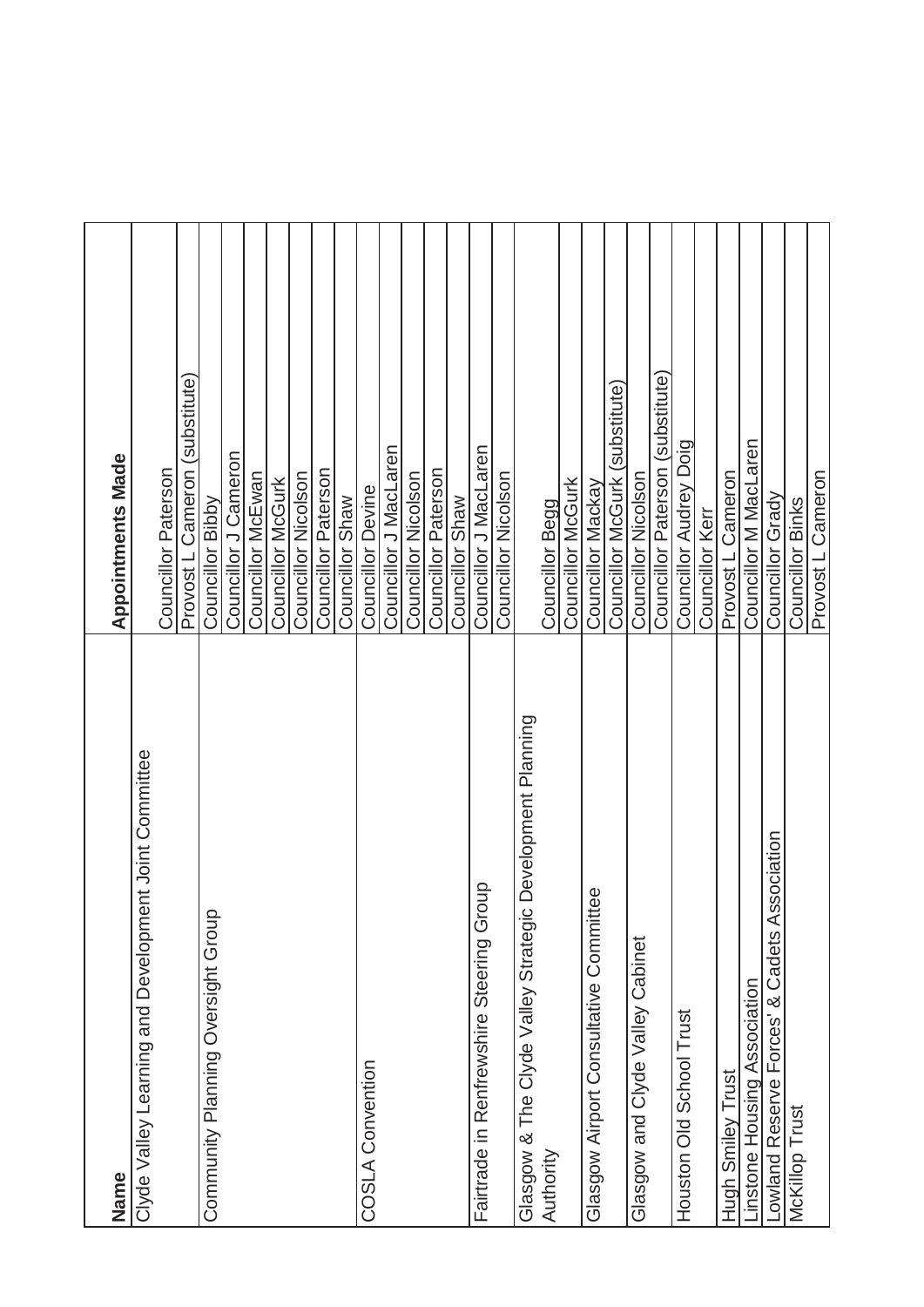| Name                                            | <b>Appointments Made</b>         |
|-------------------------------------------------|----------------------------------|
| Member Officer Group: Public Protection         | Councillor Begg                  |
|                                                 | Councillor Bibby                 |
|                                                 | Councillor Campbell              |
|                                                 | <b>Councillor Devine</b>         |
|                                                 | Councillor J Cameron             |
|                                                 | Councillor Nicolson              |
| Miss Elizabeth Kibble's Trust                   | Provost L Cameron                |
| NHS Greater Glasgow & Clyde Board               | <b>Councillor Nicolson</b>       |
| Nuclear Free Local Authorities (Scotland)       | Councillor Audrey Doig           |
|                                                 | Councillor Paterson (substitute) |
| Paisley 2021 Partnership Board                  | <b>Councillor Devine</b>         |
|                                                 | Councillor Graham                |
|                                                 | Councillor<br>Hughes             |
|                                                 | Councillor McCartin              |
|                                                 |                                  |
|                                                 |                                  |
|                                                 |                                  |
|                                                 |                                  |
|                                                 | Councillor Nicolson              |
| Peter Brough Bequest Fund                       | Cameron<br>Provost L             |
| ing Panel<br>Provost's Community Awards - Judgi |                                  |
|                                                 | Councillor Brown                 |
|                                                 | Councillor Kerr                  |
|                                                 | Councillor McCartin              |
|                                                 | Provost L Cameron                |
| Renfrewshire Access Panel                       | <b>Councillor Hughes</b>         |
| Renfrewshire Area Support Team                  | Councillor Shaw                  |
| Renfrewshire Citizens Advice Bureau             | Councillor Kerr                  |
|                                                 | Councillor Steel                 |
| Panel<br>Renfrewshire Economic Leadership       | Councillor Nicolson              |
|                                                 |                                  |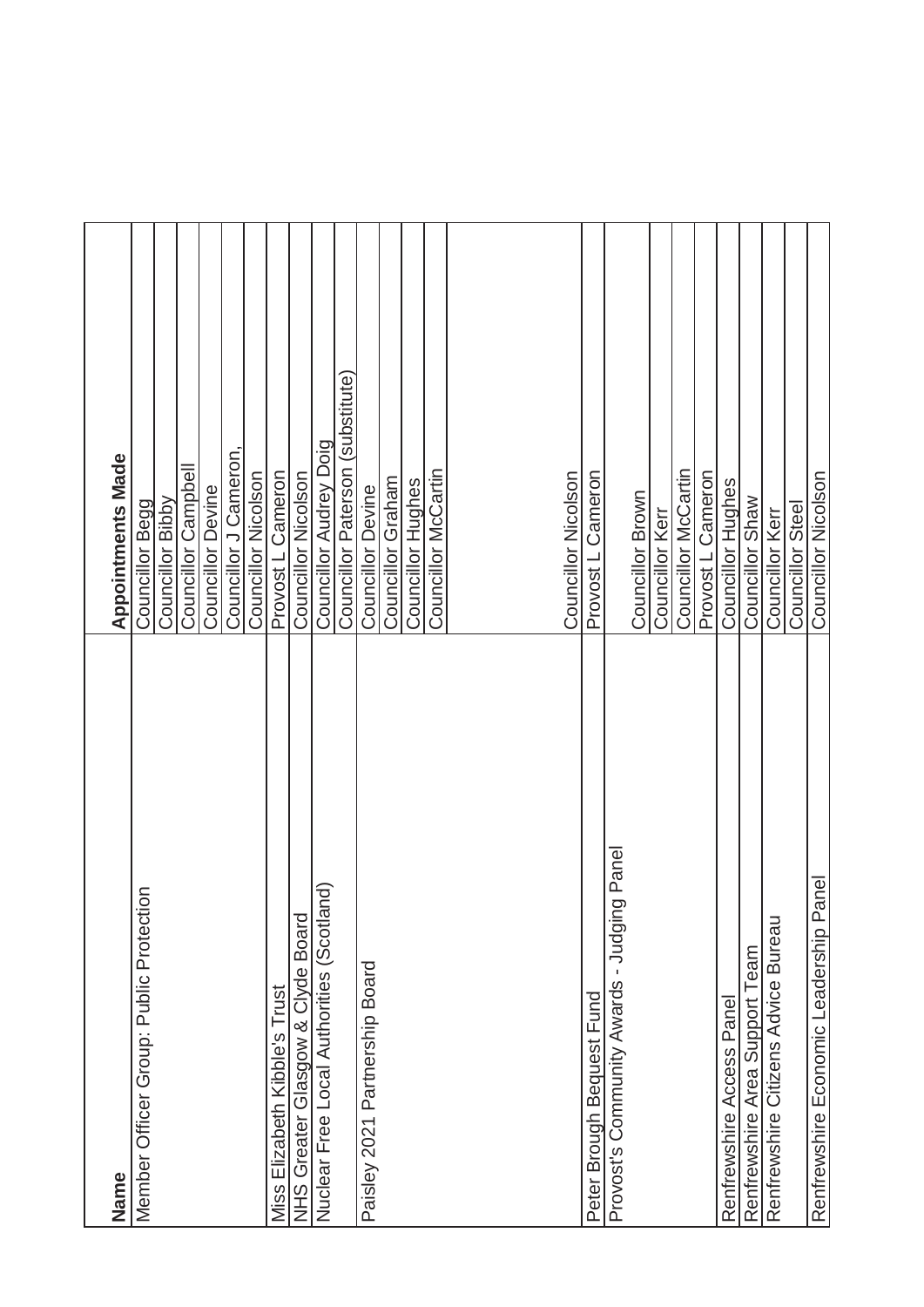| <b>Appointments Made</b> | Councillor Hughes              | Councillor Steel |                                                             | Councillor Adam-McGregor | Councillor Campbell (substitute)<br>Councillor<br>Hughes | Councillor J Cameron | Councillor Kerr | Councillor McEwan (substitute) | Councillor Paterson (substitute) | Councillor Strang (substitute) |                                                    | Councillor Begg | Councillor<br>Hughes | Councillor McCartin | Councillor Adam-McGregor     | Councillor Brown | Councillor Campbell | Councillor Don | Councillor Hood | Councillor Kerr | Councillor McGurk | Councillor Montgomery | Councillor Steel | Councillor Strang | Councillor J MacLaren                      | Councillor Kerr                |
|--------------------------|--------------------------------|------------------|-------------------------------------------------------------|--------------------------|----------------------------------------------------------|----------------------|-----------------|--------------------------------|----------------------------------|--------------------------------|----------------------------------------------------|-----------------|----------------------|---------------------|------------------------------|------------------|---------------------|----------------|-----------------|-----------------|-------------------|-----------------------|------------------|-------------------|--------------------------------------------|--------------------------------|
| Name                     | Renfrewshire Educational Trust |                  | Renfrewshire Health and Social Care Integration Joint Board |                          |                                                          |                      |                 |                                |                                  |                                | of Directors<br>Renfrewshire Leisure Limited Board |                 |                      |                     | Renfrewshire Licensing Board |                  |                     |                |                 |                 |                   |                       |                  |                   | Forum<br>Renfrewshire Local Outdoor Access | Sports Network<br>Renfrewshire |